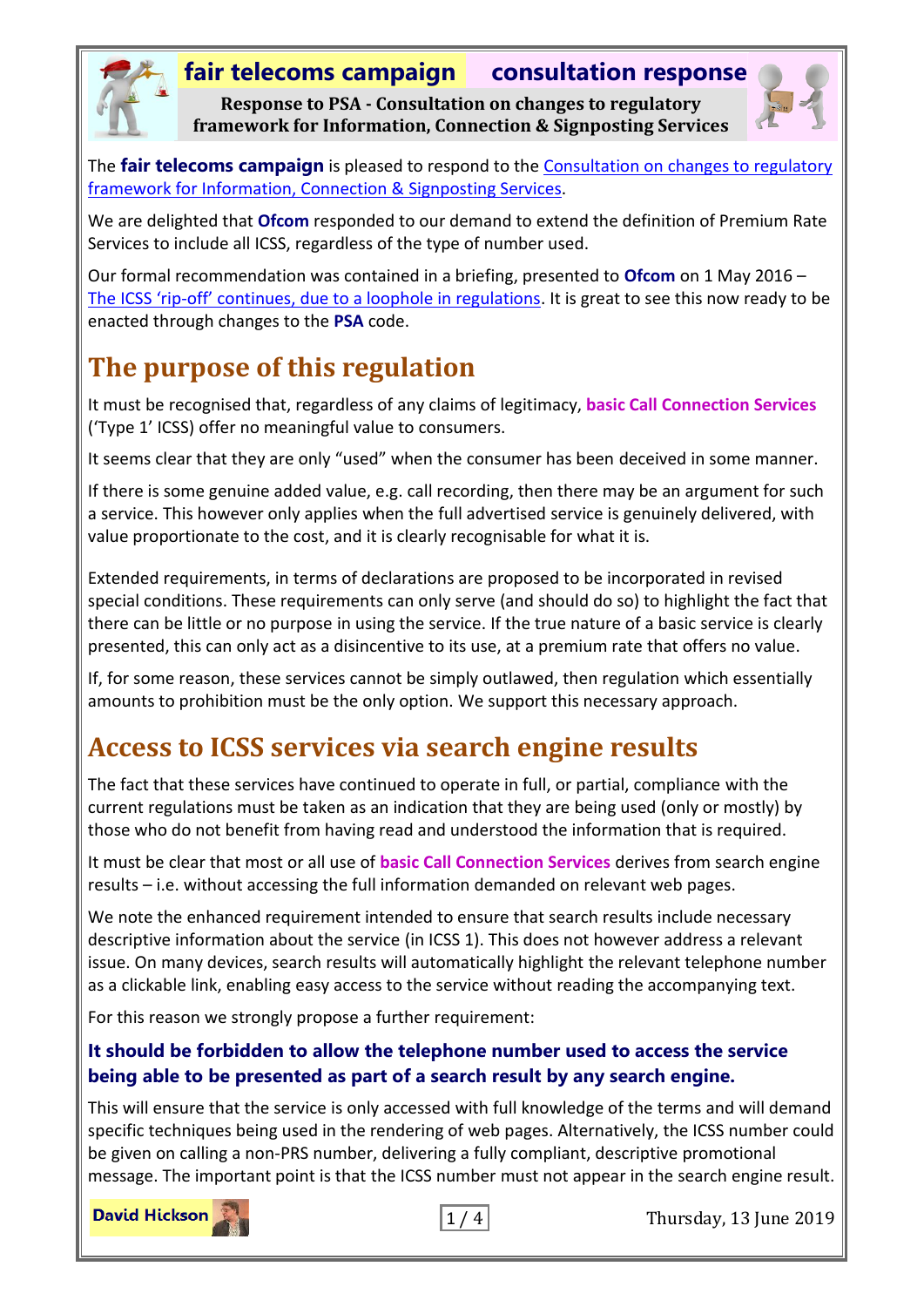

### **fair telecoms campaign consultation response**

**Response to PSA - Consultation on changes to regulatory framework for Information, Connection & Signposting Services**



#### **Enforcement Action**

We commend the investigative and enforcement action that has been taken by the **PSA**. We also celebrate the action taken by bodies such as **HMRC** to cut off these services.

On the introduction of the newly revised Special Conditions, we see it as imperative that strong and immediate enforcement action is taken against offenders. It is essential that there is a clear message sent out to the effect that **basic Call Connection Services** have had their day.

These services are essentially scams, covered by regulatory requirements aimed at making them impossible to operate. There is no evidence of their value to consumers.

However difficult it may be for the **PSA** to present this message, the **fair telecoms campaign** has no such difficulty. We look to support from the media, and all those who may comment, in putting this message across. We trust that the **PSA** will do nothing to obstruct the communication of such a message, albeit that it may not be fully able to endorse it.

We also urge an appropriate degree of proactive investigation, rather than waiting for consumer complaints. We, and doubtless others, will be happy to provide the necessary resource.

## **Support from telephone service providers**

We fully recognise the process which the **PSA** has to undertake in investigating and taking action in respect of alleged breaches of its code and special conditions.

This necessarily requires careful consideration and due propriety.

It is however important that non-compliant operations are brought to a halt as swiftly as possible.

We therefore urge the **PSA** to engage, probably with the support of **Ofcom**, in discussions with the telephone service providers to secure their support in the interests of their customers.

The objective of such discussions would be to see how far telephone service providers would be ready to immediately suspend operation of services, in cases where there is prima facie evidence of a significant breach of the ICSS Special Conditions.

We note that the providers are very ready to block calls from alleged nuisance callers - despite no action having been taken against them and with no public evidence of misdemeanour. It is surely equivalent to block incoming calls to numbers identified as being used to scam consumers.

Whilst initially we would see this as being a voluntary exercise, there may be a case for a more formal suspension of service procedure being instigated and made mandatory by **Ofcom** through General Conditions.

In many cases evidence of a breach would be clearly recognisable, e.g. by inspecting a web page or noting the absence of the alert demanded by ICSS 7.

We believe that all telephone service providers have a natural desire and duty to prevent the operation of scams on the telephone network. We would therefore call for their co-operation, by appealing to this desire and duty and noting their readiness to get involved, in a wholly extrajudicial manner, in preventing nuisance and scams through outbound calls.

**David Hickson** 



2 / 4 Thursday, 13 June 2019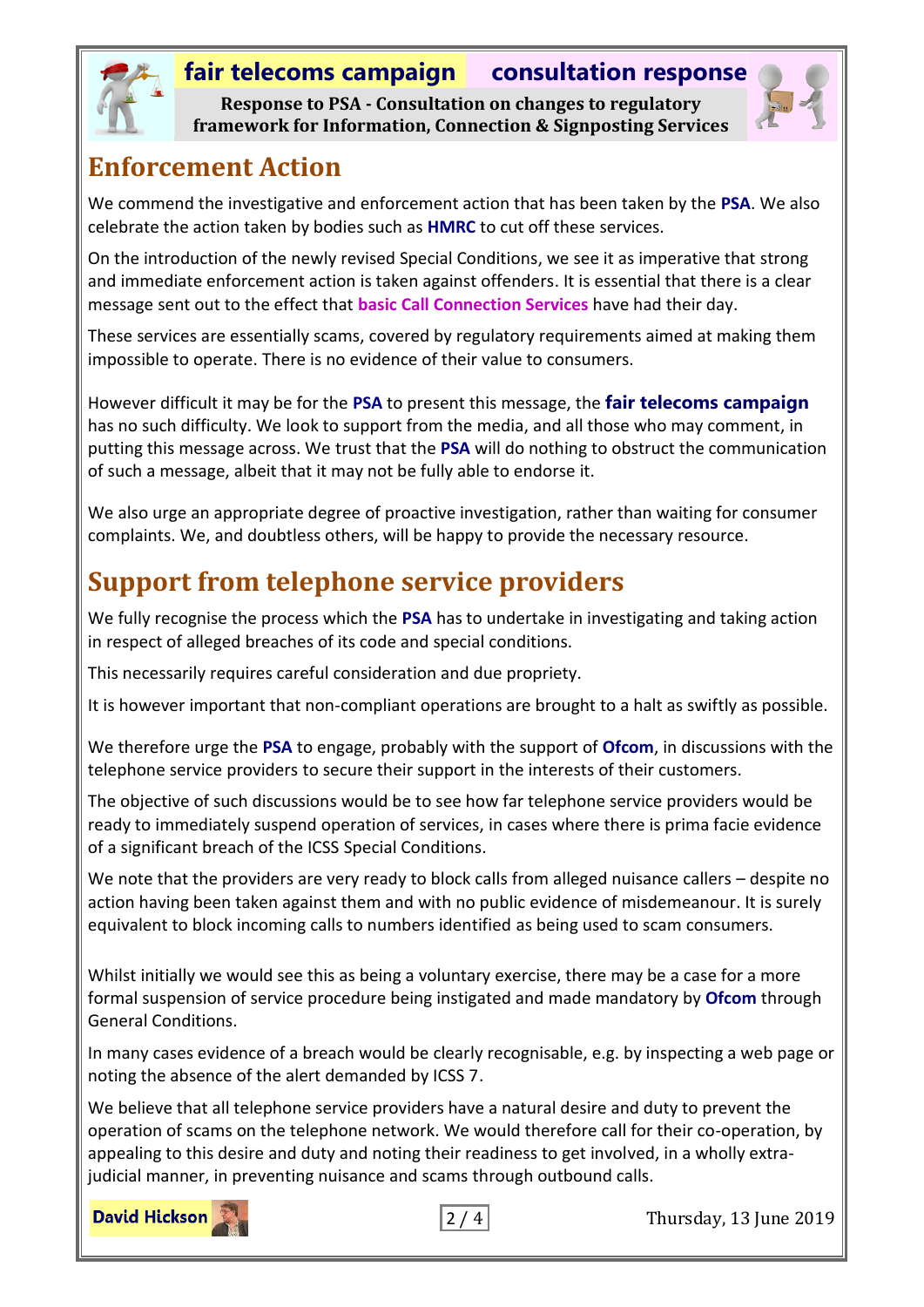#### **fair telecoms campaign consultation response**

**Response to PSA - Consultation on changes to regulatory framework for Information, Connection & Signposting Services**



#### **Answers to consultation questions**

**Q1. Do you agree with revised wording of ICSS1 as being outcome based and inclusion of the reference to the appearance of organic search engine results including map-based results? If not, why not? Please provide evidence to support your reasons.**

We fully support the approach and the principle.

As stated above, we believe that a further requirement is necessary – web pages must be constructed so as to prevent the inclusion of the telephone number used to access the service within search engine results derived from the text of the page.

This obviously would wholly prohibit presentation of ICSS numbers in map data.

There must also be concern about the promotion of ICSS though social media and other channels, where the provider is not the publisher and has little or no control of the formatting, but is likely to have composed the text (or had this composed by an agent).

At the very least, the proposed provisions of ICSS 1 should be further extended to apply to all such publications.

One finds many references to ICSS numbers in publications (e.g. newspapers), without the necessary accurate description of the service. These may not be directly attributable to the provider or an agent and may therefore present something of a headache in terms of enforcement action against a publisher giving a contact number (possibly in good faith)!

**Q2. Do you agree with the proposed amended wording of ICSS2? If not, why not? Please provide evidence which supports your reasoning.**

The wording is fine.

**Q3. Do you agree with the proposal to require the specific information listed in ICSS3 to be above the call to action? If not, why not? Please provide any evidence you might have which supports your answer.**

There may be doubt about whether the word "promotional" could allow information about how to access an ICSS to evade necessary compliance.

**Q4. Do you agree with the proposal to combine ICSS4 and ICSS5 as both conditions are relevant to the same issue and potential for harm?**

**Q5. Do you agree that the amended condition should prohibit the use of official logos and marks, as well as imitative logos, marks and other promotional aspects?**

Yes

**Q6. Do you agree that the pricing information requirement in this condition should cover those ICSS which have dropped charge tariffs? Do you also agree with the clarification as to the cost and opportunity to refuse being given before a charge is incurred? If not, why not?**

(This question refers to ICSS 7) It is also imperative that reference be made (albeit nonspecific) to the "Access Charge", which is being incurred throughout the duration of the call. In many cases this will be at a higher rate than the Service Charge

**David Hickson** 



3 / 4 Thursday, 13 June 2019